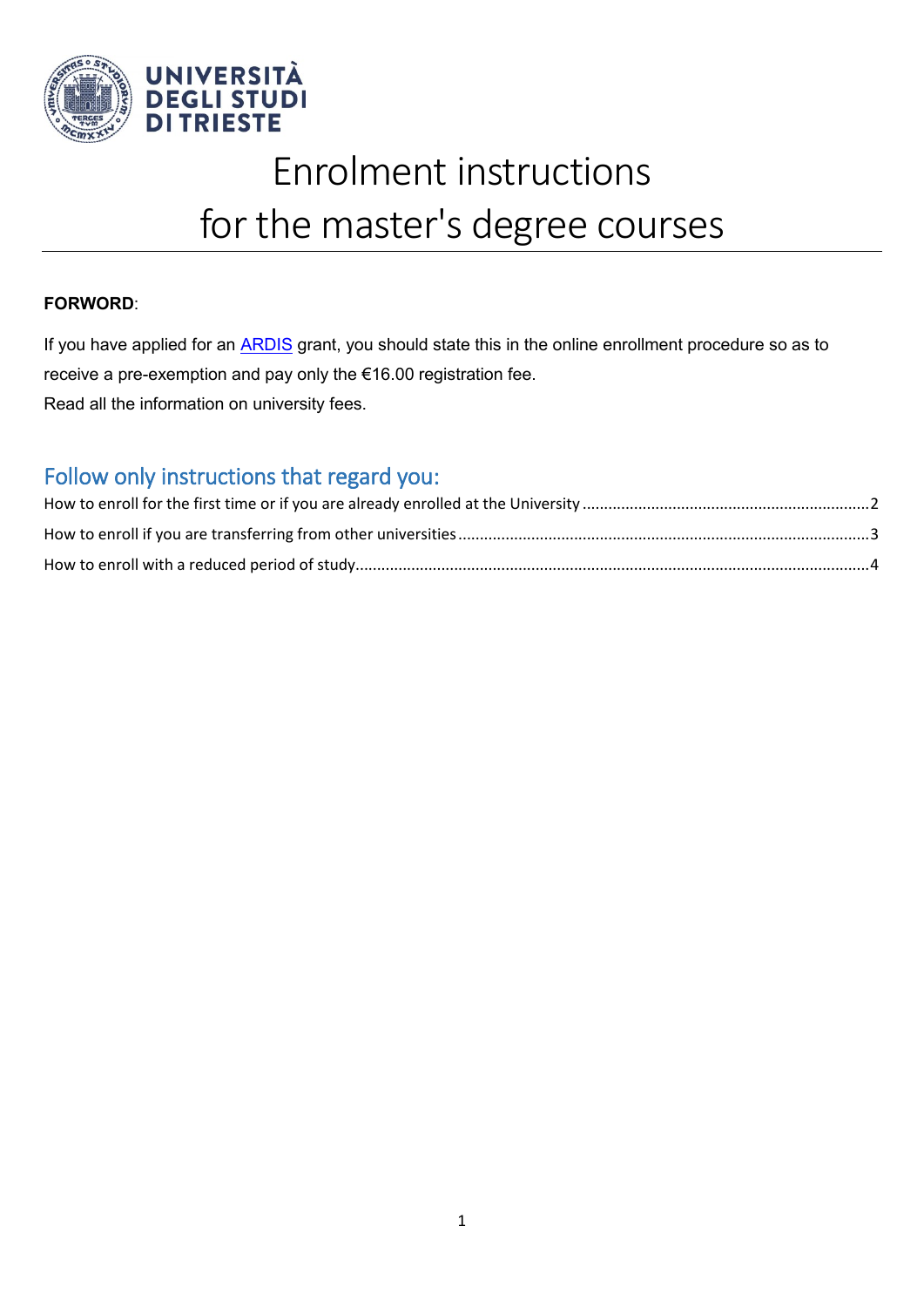

## Enrolment instructions

## for the master's degree courses

### <span id="page-1-0"></span>How to enroll for the first time or if you are already enrolled at the University

#### **Before starting the online enrollment procedure:**

- If you are already enrolled in another course at this University, apply [for a course transfer](http://www.units.it/studenti/segreteria-studenti/cambiare-corso-di-studi-o-universita) (*in italian – passaggio di corso*) or [cancel your enrollment](http://www.units.it/segreteria-studenti/sospendere-interrompere-gli-studi) (*in Italian – rinuncia agli studi)* and then re-enroll as follows:
- Download, fill in and sign the additional [information form](https://corsi.units.it/sites/default/files/modulointegrativo_it_en.pdf)
- Scan your ID document (identify card, driving licence, passport) and your tax code (health service card) as a pdf document
- Prepare an ID photo in jpeg (.jpg) or bitmap (bmp) format (maximum size 2MB). The photograph will be used on your student card and must respect the following standards [Click here.](http://www.cartaidentita.interno.gov.it/caratteristiche-generali/) Selfies are not valid
- If you are not a graduate of this University, download your award certificate showing the examinations taken from your previous place of study. If this is not available, fill in [this form](https://corsi.units.it/sites/default/files/autocertpregressa-new.pdf) *(in italian*). During the online enrollment procedure, you will have to upload the certificate on the 'Attachments' page

#### **Online enrollment:**

- Go to the [Student Secretariat web page](https://esse3.units.it/Home.do;jsessionid=332C927B65E7959F824D37E9B084BCB1.esse3-units-prod-05?cod_lingua=eng) and Login
- Select Enrollment from the Menu and follow the step-by-step instructions
- The online procedure is completed with payment of the first instalment of your fees. Follow the instructions to make the payment
- Check that you receive confirmation to your personal email account
- Once the first instalment of fees has been paid, if you are a non-EU citizen you have send by email the residence permit to the **Admissions Secretariat** of your course of study, otherwise enrollment cannot be completed

### **Completing enrollment:**

- As soon as possible, the Admissions Secretariat will issue you with a matriculation number and you will receive notification to your personal email account. Afterwards you will be given access to the University's online services and your institutional email account will be activated.
- Read the info [for the Student Card](http://www.units.it/studenti/segreteria-studenti/rilascio-e-duplicato-della-student-card)
- When you have your matriculation number, check the compulsory [health and safety training web page](http://www2.units.it/prevenzione/formazione/studenti_corso.php) (*in Italian - formazione obbligatoria sulla sicurezza*)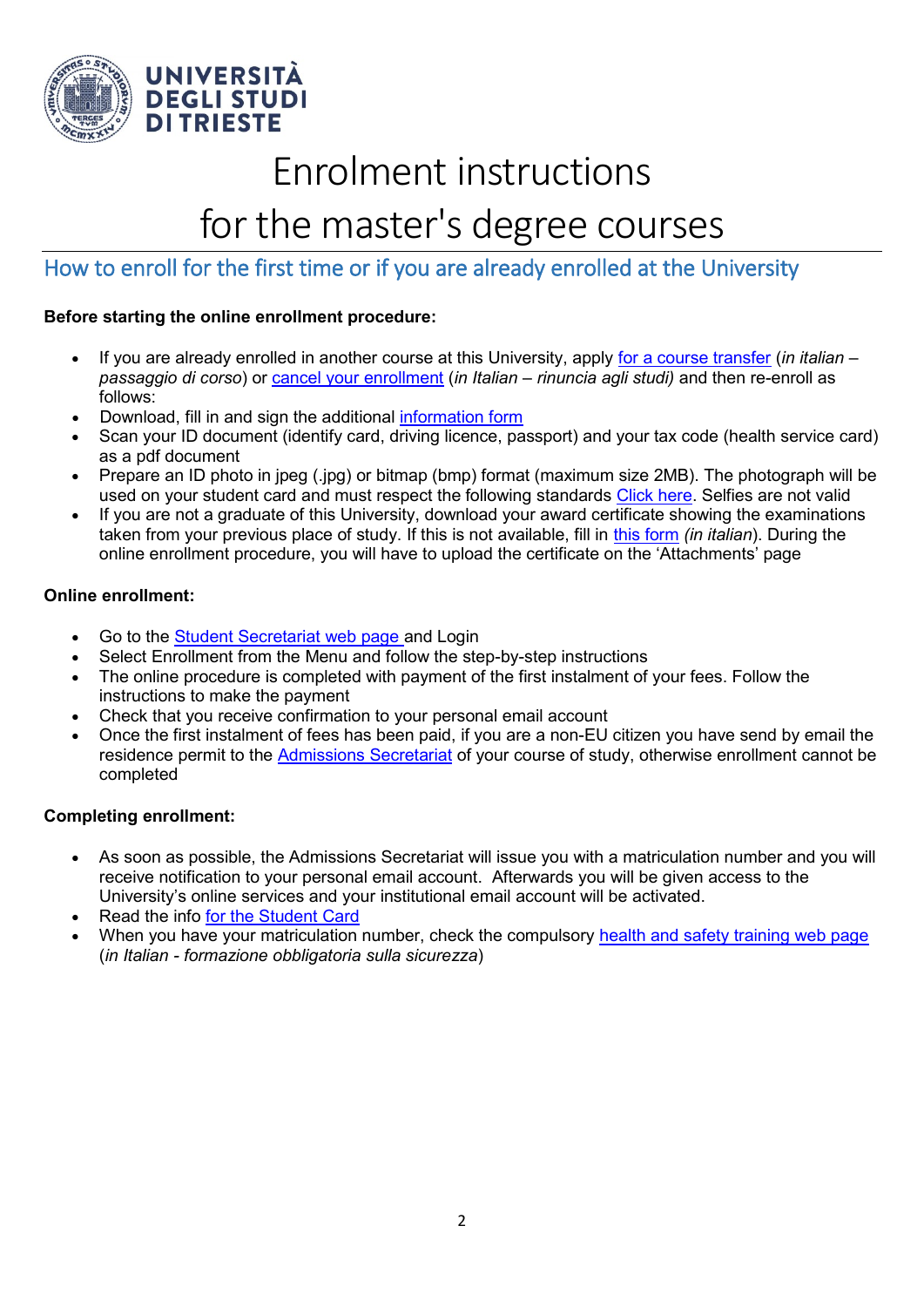

## Enrolment instructions

## for the master's degree courses

### <span id="page-2-0"></span>How to enroll if you are transferring from other universities

You cannot be enrolled at two universities at the same time. If you are enrolled at another institution and wish to continue your studies at this University, you must first apply to your existing place of study for transfer (check procedures and deadlines) and then enroll at this University following the points below.

When the documentation arrives from your existing place of study, the teaching department responsible for your course of study will decide in which year you can enroll and may recognize any previous studies: if necessary, you will be contacted by the Admissions Office to present an individual study plan.

After your transfer has been completed, you will need to pay the transfer fee, as indicated in the Fees Notice. If you do not request recognition of your previous study, you will automatically be enrolled in the first year of your course.

If you do not transfer, you must first cancel your previous enrollment and then re-enroll.

### **Before starting the online enrollment procedure:**

- Download, fill in and sign the additional [information form](https://corsi.units.it/sites/default/files/modulointegrativo_it_en.pdf)
- Scan your ID document (identify card, driving licence, passport) and your tax code (health service card) as a pdf document
- Prepare an ID photo in jpeg (.jpg) or bitmap (bmp) format (maximum size 2MB). The photograph will be used on your student card and must respect the following standards [\(Click here\)](http://www.cartaidentita.interno.gov.it/caratteristiche-generali/). Selfies are not valid
- Prepare a list of examinations that you have already taken (date, grade, CFU and SSD (Subject Area), which will have to be inserted during the enrollment procedure

### **Online enrollment:**

- Go to the [Student Secretariat web page](https://esse3.units.it/Home.do;jsessionid=332C927B65E7959F824D37E9B084BCB1.esse3-units-prod-05?cod_lingua=eng) and Login
- Select Enrollment from the Menu, then choose type of application 'Incoming Transfer' and follow the step-by-step instructions
- The online procedure is completed with payment of the first instalment of your fees. Follow the instructions to make the payment
- Check that you receive confirmation to your personal email account
- Once the first instalment of fees has been paid, if you are a non-EU citizen you have send by email the residence permit to the [Admissions Secretariat](https://www2.units.it/dida/contatti/) of your course of study, otherwise enrollment cannot be completed

### **Completing enrollment:**

- As soon as the teaching department responsible for your course of study has assessed your previous qualifications, the Admissions Secretariat will issue you with a matriculation number and you will receive notification to your personal email account. Afterwards you will be given access to the University's online services and your institutional email account will be activated.
- Read the info [for the Student Card](http://www.units.it/studenti/segreteria-studenti/rilascio-e-duplicato-della-student-card)
- When you have your matriculation number, check the compulsory [health and safety training web page](http://www2.units.it/prevenzione/formazione/studenti_corso.php) *(in italian – formazione obbligatoria sulla sicurezza).*